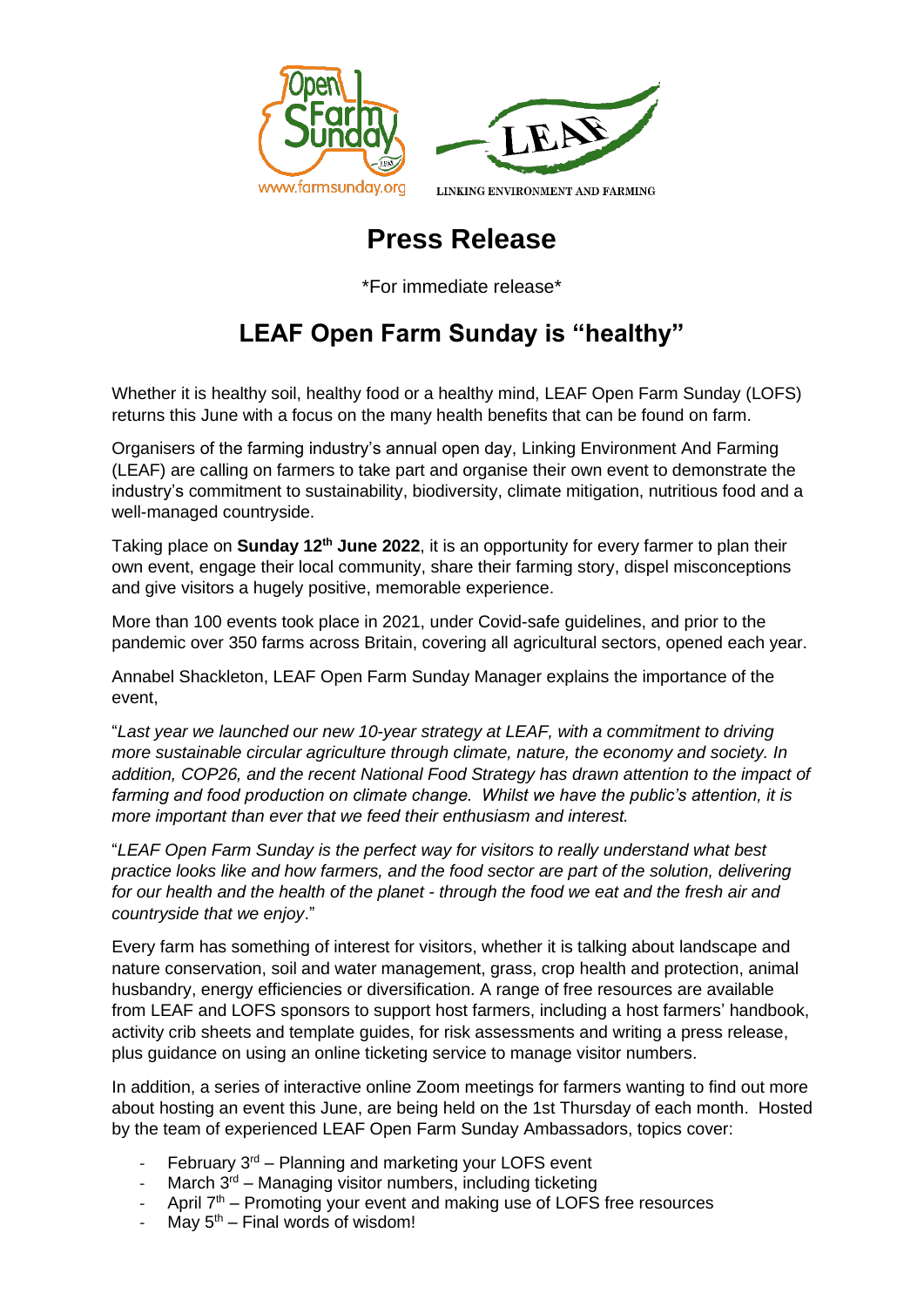Annabel's LOFS top tip is to keep it simple, planning the day based on what you have on farm,

*"LEAF Open Farm Sunday is YOUR event, YOUR story and YOUR chance to share it with the wider public. Concentrate on what you feel comfortable sharing - you don't need to talk about every enterprise in the UK, nor open your whole farm. You have full control to manage what visitors see, how long you run your event for and who you invite. Some hosts hold a private event for a local group, whilst others are much more public.*

*"Most importantly, enjoy the day! By coming together in June, we can demonstrate a very powerful message about the vital role that agriculture plays in ensuring our landscape, people and economy remains healthy, now and for the future."*

Farmers do not need to be members of LEAF to take part, but they do need to register their event at [www.farmsunday.org,](http://www.farmsunday.org/) where they can also access an information pack and book to attend the Zoom meetings.

### /**ENDS**

**For further information, a case study or to arrange an interview please contact Rebecca Dawes or Susannah Pate at Jane Craigie Marketing on:  [rebecca@janecraigie.com](mailto:susannah@janecraigie.com) or[susannah@janecraigie.com](mailto:susannah@​janecraigie.​com) or 07792 467730** .

#### **Top Tips for a first-time host farmer**

#### **1. Download the Information Pack**

Visit www.farmsunday.org and download the [Information Pack](https://issuu.com/linking-environment-and-farming/docs/lofs_2022_information_pack_-_final?fr=sMjg3ZTQ1OTA2Mjk) which will help you get started.

### **2. Get in touch**

If you have any questions get in touch with the LEAF Open Farm Sunday team via 02476 413911 or email *LOFS@leaf.eco*. A range of experienced LOFS Ambassadors are on hand to answer your questions and talk through event ideas.

#### **3. Start small**

Start with something small like a farm walk for a limited number of people. You can always add in a few activities for example, in a wheat field ask them to guess how many loaves of bread can be made from one metre square – LEAF has a data sheet with the answer!

#### **4. Manage visitor numbers**

Consider using the LEAF Open Farm Sunday (TryBooking) ticketing system to manage visitor numbers with timed tickets, alongside other benefits such as contacting attendees before they visit with your event information and what to expect on the day. This gives you added control and confidence when planning your day, whether it is for 20 people or 200.

#### **5. Keep it short**

You don't need to run the event for a whole day, a few hours is sufficient - just make sure you clearly advertise this on all your promotional materials.

#### **6. Register your event**